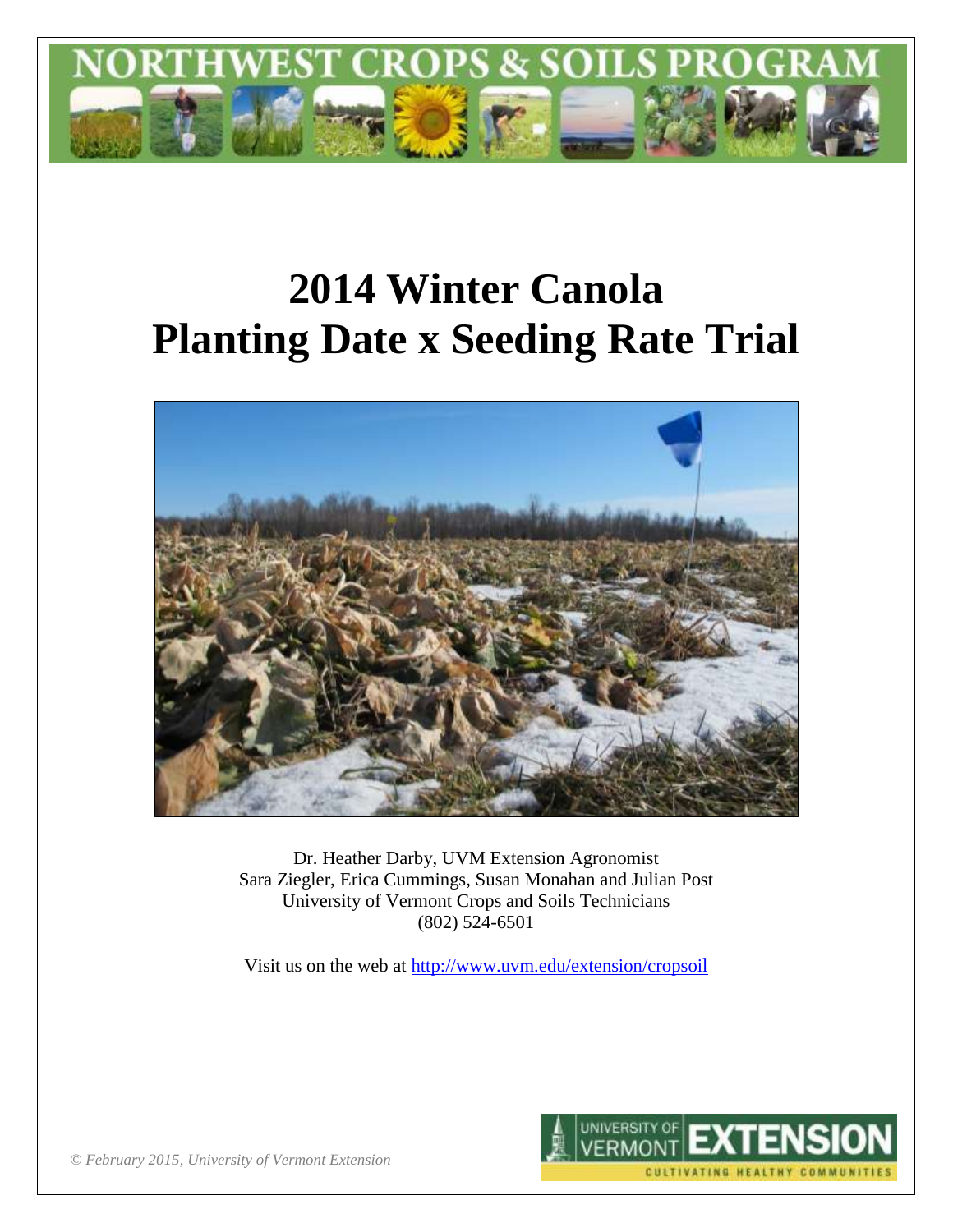#### **2014 WINTER CANOLA PLANTING DATE x SEEDING RATE TRIAL Dr. Heather Darby, University of Vermont Extension [heather.darby\[at\]uvm.edu](mailto:Heather.Darby@uvm.edu?subject=2012%20Winter%20Canola%20Planting%20Date%20Trial)**

Because winter canola is a relatively new crop for the Northeastern United States, optimal planting dates for winter canola have not yet been established for this region. In addition, the impact of seeding rate on winter survival remains unclear for our region. Therefore, the goal of this project was to determine the impact of planting date and seeding rate on winter canola survival, plant characteristics, and seed and oil yields. Winter canola is planted in late summer and harvested the following summer. Getting canola planted as early as possible is often recommended for Midwest producers, but growers in the Northeast struggle with timing canola seeding after harvesting another crop, as well as wet fall conditions for planting. In addition, seeding at a higher or lower rate may impact the survival of the crop, its growth the following spring, and ultimately seed and oil yields. While the data presented are only representative of one year, this information can be combined with other research to aid in making planting decisions for canola in the Northeast.

## **MATERIALS AND METHODS**

To evaluate the impact of seeding rate and planting date on winter canola survival, yield, and quality, a research trial was conducted at Borderview Research Farm in Alburgh, VT. Agronomic information for trial can be found in Table 1. The soil was a Benson rocky silt loam and plots were prepared with fall chisel plow and disk, and finished with a spike tooth harrow. The experimental design was a randomized complete block with split plots replicated four times. The plot size was  $5'x20'$ , and plots were seeded with a Great Plains cone seeder. The main plots were four planting dates (16-Aug, 23-Aug, 30-Aug, and 6-Sep 2013). The subplots were three seeding rates: 4, 8, and 12 lbs of viable seed per acre.

| <b>Location</b>               | Borderview Research Farm - Alburgh, VT        |  |
|-------------------------------|-----------------------------------------------|--|
| Soil type                     | Benson rocky silt loam 3-8% slope             |  |
| <b>Previous crop</b>          | Spring wheat                                  |  |
| <b>Tillage operations</b>     | Fall chisel plow, disk and spike tooth harrow |  |
| Seeding rate (lbs $ac^{-1}$ ) | 4, 8, 12                                      |  |
| <b>Planting equipment</b>     | Great Plains cone seeder                      |  |
| Row width (in.)               | 6                                             |  |
| Plot size (ft)                | 5 x 20                                        |  |
| <b>Planting dates</b>         | 16-Aug, 23-Aug, 30-Aug, 6-Sep 2013            |  |
| <b>Variety</b>                | Riley                                         |  |
| <b>Starter fertilizer</b>     | 70 lbs $ac^{-1}$ 21-0-0 Ammonium sulfate      |  |
| <b>Additional fertilizer</b>  | 120 lbs $ac^{-1}$ 27-0-0 Chilean nitrate      |  |
| <b>Weed control</b>           | 12 oz. $ac^{-1}$ Clethodim                    |  |
| <b>Harvest dates</b>          | 30-Aug 2014                                   |  |

|  |  | Table 1. Agronomic practices for the 2014 winter canola planting date trial, Alburgh VT. |  |  |
|--|--|------------------------------------------------------------------------------------------|--|--|
|  |  |                                                                                          |  |  |
|  |  |                                                                                          |  |  |

On 4-Oct 2013, plots were assessed for fall vigor (on a scale of 0 to 10, where 0 is equal to no stand and 10 represents an extremely vigorous stand) and plant population. At this time, plots were fertilized with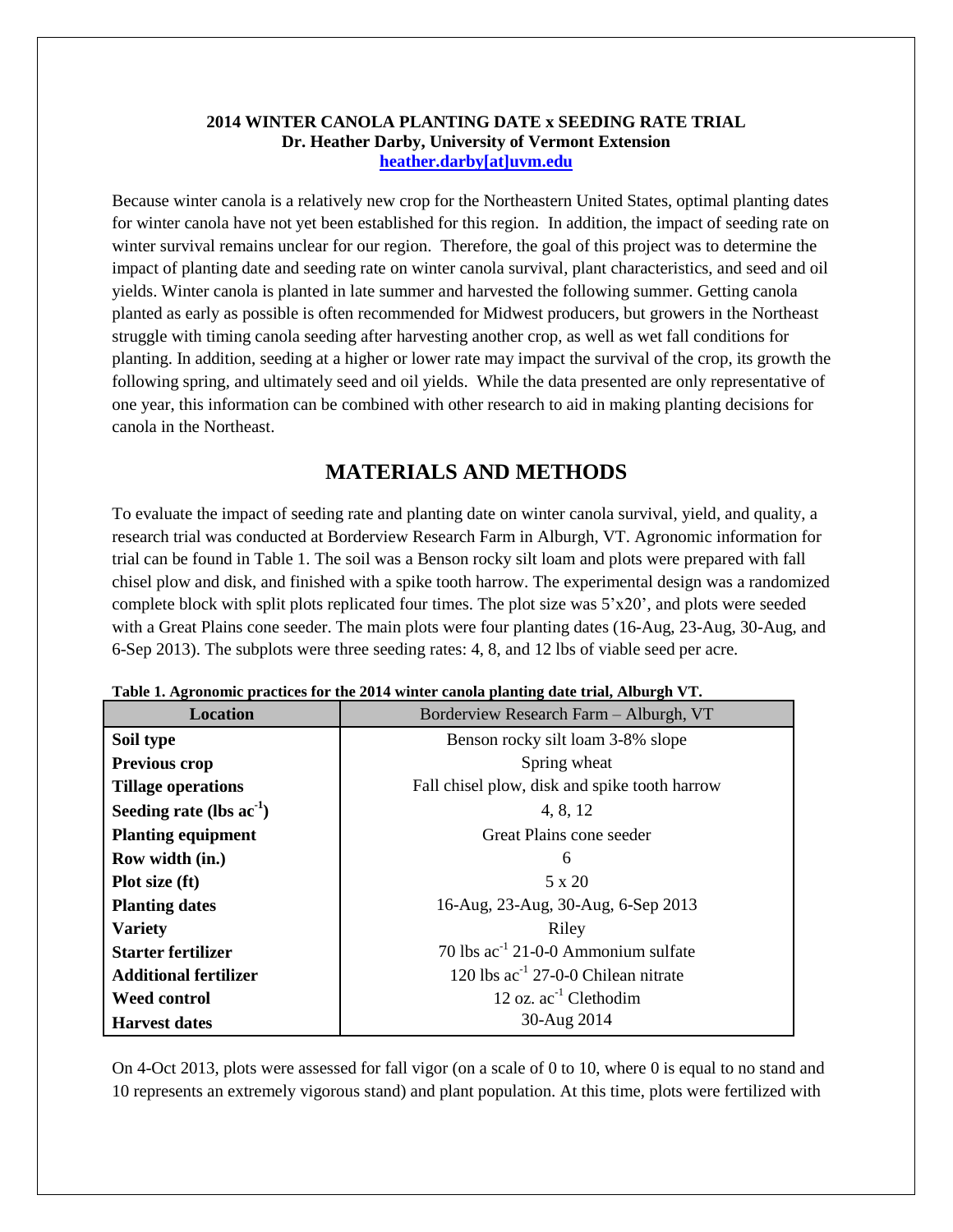Ammonium sulfate (21-0-0) at a rate of 70 lbs N per acre, and sprayed with the herbicide clethodim at a rate of 12 oz. per acre. In the spring of 2014, the stands were evaluated for winter survival, equal to the difference in estimated vigor since late fall. Plots were fertilized on 29-Apr 2014 with Chilean nitrate (27- 0-0) at a rate of 120 lbs per acre.

Plots were harvested on 30-Aug 2014 according to physiological maturity, with an Almaco SPC50 plot combine. Following harvest, test weight was measured with a Berckes Test Weight Scale and a Dickey-John M20P moisture meter was used to measure harvest moisture levels. Yields were calculated at harvest moisture due to moisture reading errors. Harvested seeds were then cleaned with a Clipper fanning mill. Prior to oil extraction, seed samples were dried and moisture levels quantified. Oil was extruded from a subsample of each harvested plot using a Kern Kraft Oil Press KK40. After pressing, oil content and yields were determined.

All data was analyzed using a mixed model analysis where replicates were considered random effects. The LSD procedure was used to separate means when the F-test was significant  $(P < 0.10)$ .

Variations in yield and quality can occur because of variations in genetics, soil, weather, and other growing conditions. Statistical analysis makes it possible to determine whether a difference among treatments is real or whether it might have occurred due to other variations in the field. All data was analyzed using a mixed model analysis where replicates were considered random effects. At the bottom of each table a Least Significant Difference (LSD) value is presented for each variable (e.g. yield). LSDs at

the 10% level (0.10) of probability are shown. Where the difference between two treatments within a column is equal to or greater than the LSD value at the bottom of the column, you can be sure in 9 out of 10 chances that there is a real difference between the two values. In the example at right, treatment A is significantly different from treatment C but not from treatment B. The difference between A and B is equal to 200,

| <b>Planting date</b> | Yield |
|----------------------|-------|
| А                    | 2100* |
| B                    | 1900* |
| C                    | 1700  |
| LSD(0.10)            | 300   |

which is less than the LSD value of 300. This means that these treatments did not differ in yield. The difference between A and C is equal to 400, which is greater than the LSD value of 300. This means that the yields of these two treatments were significantly different from one another. The treatment in bold had the top observed performance, while treatments with an asterisk did not differ significantly from the top performer.

## **RESULTS**

Using data from an on-site Davis Instruments Vantage Pro2 Weather Station at Borderview Research Farm in Alburgh, VT, weather data are summarized for the 2013-2014 winter canola growing season (Table 2). In general, the 2013-2014 seasons were drier and cooler than normal. We saw particularly low temperatures in December and January with some extended periods with temperatures well below zero. There was also below average precipitation during the fall and winter of 2013 followed by a slightly above average precipitation in the spring and summer of 2014. Overall, there were 6,130 GDDs for winter canola, 95 more than the 30-year average.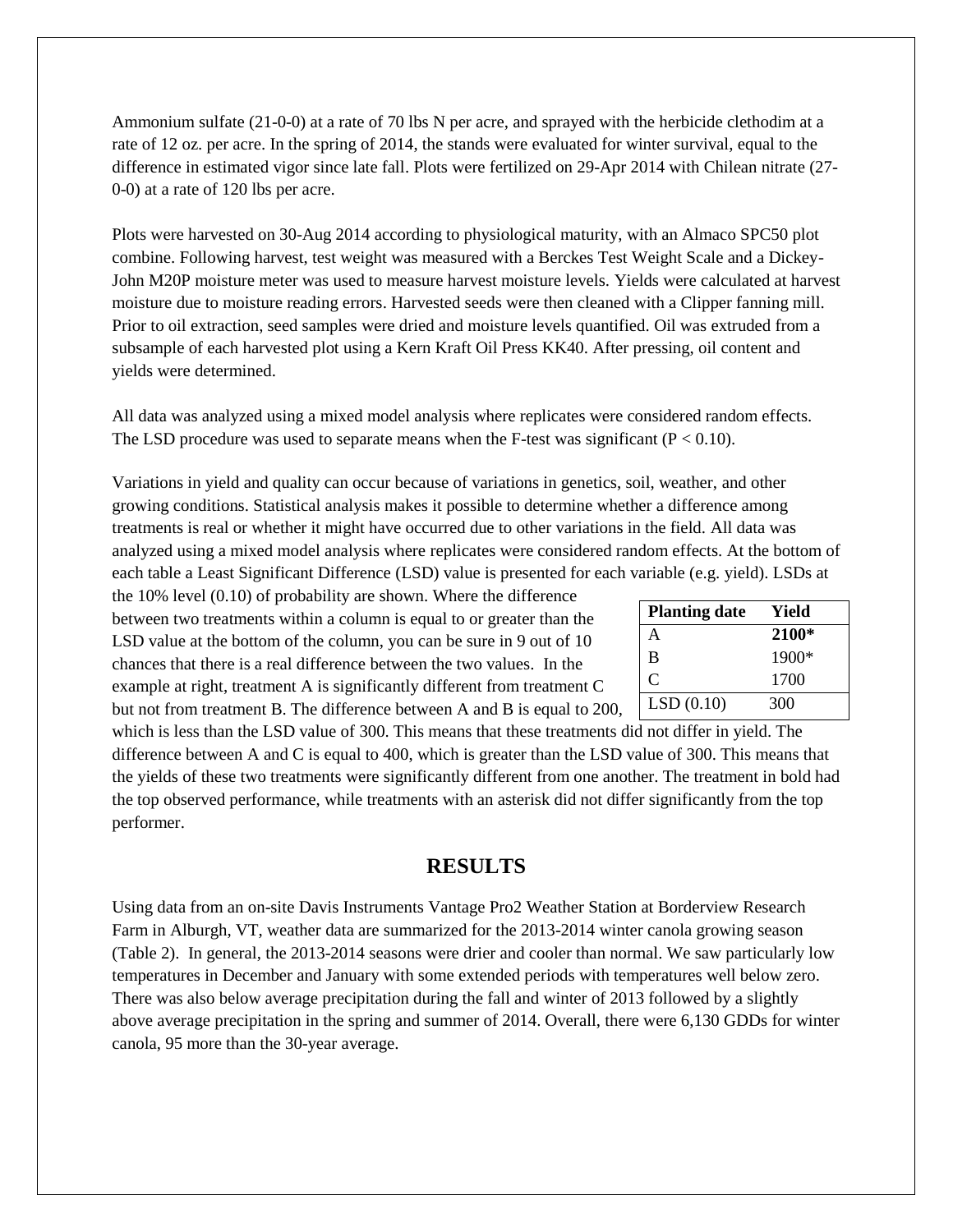| $= 0.28$ $= 0.24$ $= 0.004$ $= 0.004$ $= 0.004$ |        |           |         |          |          |                |          |         |        |      |      |        |
|-------------------------------------------------|--------|-----------|---------|----------|----------|----------------|----------|---------|--------|------|------|--------|
|                                                 |        | 2013      |         |          | 2014     |                |          |         |        |      |      |        |
| Alburgh, VT                                     | August | September | October | November | December | <b>January</b> | February | March   | April  | May  | June | July   |
| Average temperature $(^{\circ}F)$               | 67.7   | 59.3      | 51.1    | 35.1     | 20.0     | 16.8           | 19.0     | 22.2    | 43.0   | 57.4 | 66.9 | 69.7   |
| Departure from normal                           | $-1.1$ | $-1.3$    | 2.9     | $-3.1$   | $-5.9$   | $-2.0$         | $-2.5$   | $-8.9$  | $-1.8$ | 1.0  | 1.1  | $-0.9$ |
|                                                 |        |           |         |          |          |                |          |         |        |      |      |        |
| Precipitation (inches)                          | 2.41   | 2.2       | 1.87    | 3.16     | 0.23     | 0.85           | 0.65     | 1.70    | 4.34   | 4.90 | 6.09 | 5.15   |
| Departure from normal                           | $-1.5$ | $-1.44$   | $-1.73$ | 0.04     | $-2.14$  | $-1.20$        | $-1.11$  | $-0.51$ | 1.52   | 1.45 | 2.4  |        |
|                                                 |        |           |         |          |          |                |          |         |        |      |      |        |
| Growing Degree Days (base 32°F)                 | 1112   | 825       | 600     | 176      | 16       | 31             | 14       | 25      | 330    | 789  | 1041 | 1171   |
| Departure from normal                           | 102    | 38        | 150     | $-40$    | 16       | 31             | 14       | 25      | $-54$  | 33   | 27   | $-27$  |

#### **Table 2. Summarized weather data for 2013–2014, Alburgh, VT.**

Based on weather data from a Davis Instruments Vantage Pro2 with WeatherLink data logger. Historical averages are for 30 years of NOAA data (1981-2010).

#### *Planting Date by Seeding Rate Interactions*

With the exception of fall height and fall vigor, there were no significant interactions between winter canola planting date and seeding rate. This suggests that the seeding rates performed similarly across planting dates. This would suggest that seeding rate does not need to be modified regardless of planting date. There was an interaction between planting date and seeding rate for fall height (Figure 1). This interaction is to be expected as late planting does not provide adequate time for differences in height to become apparent. Altering seeding rates during suboptimal planting dates will not generate the same trends in plant height compared to optimal planting dates, which provide adequate time for growth. A similar trend was observed for vigor.



**Figure 1. Plant height by planting date for three seeding rates (lbs. ac-1 )**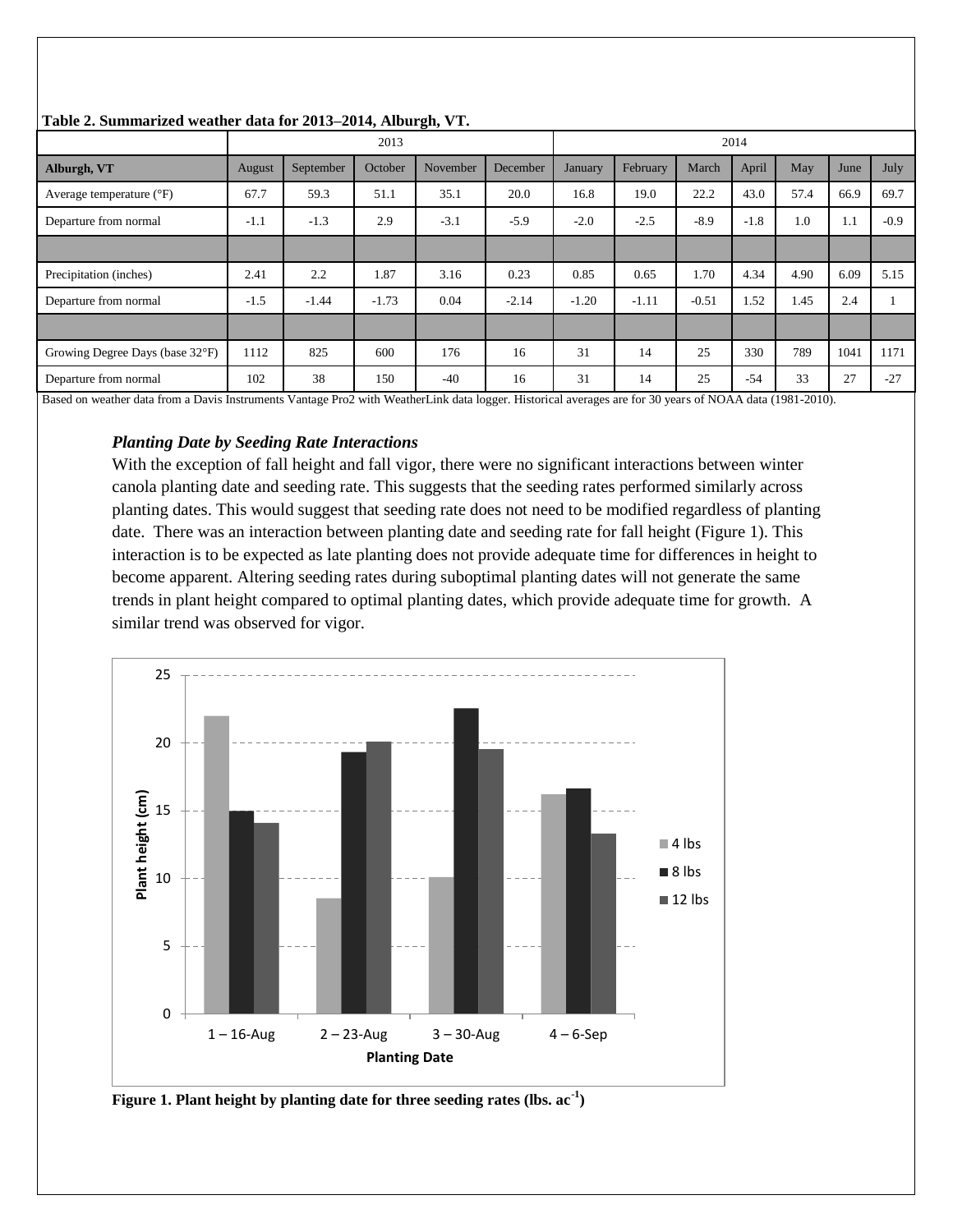#### *Impact of Planting Date*

There was no statistical difference in fall vigor, height, winter survival, or seed yield across planting dates (Table 3). The tallest plants and highest yields of 17.4 cm and 310 lbs. per acre respectively, were observed in the third planting date, 30-Aug. The greatest winter survival of 24.6% was seen in the first planting date 16-Aug. Yields were incredibly low as the average winter survival for the trial was 22%.

| ****************************** |                            |                   |                         |                                             |
|--------------------------------|----------------------------|-------------------|-------------------------|---------------------------------------------|
| Planting date                  | Fall vigor<br>$0-10$ scale | Fall height<br>cm | Winter survival<br>$\%$ | Seed yield<br>$\text{ lbs } \text{ac}^{-1}$ |
| $1 - 16$ -Aug                  | 6                          | 17.0              | 24.6                    | 294                                         |
| $2 - 23$ -Aug                  | 6                          | 16.0              | 21.8                    | 255                                         |
| $3 - 30$ -Aug                  | 6                          | 17.4              | 18.9                    | 310                                         |
| $4-6$ -Sep                     | 6                          | 15.4              | 22.5                    | 294                                         |
| LSD(0.10)                      | NS                         | <b>NS</b>         | <b>NS</b>               | <b>NS</b>                                   |
| Trial mean                     | 6.1                        | 16.5              | 22.0                    | 288                                         |

**Table 3. Effect of planting date on winter canola fall stand, height, winter survival, and seed yield.**

Treatments indicated in **bold** had the top observed performance.

NS – No significant difference was determined between treatments.

Due to prolonged periods of subzero temperatures, minimal snow cover, and high winds during the winter, the winter canola showed very low levels of survival leading to poor stands in the spring and at harvest. Winter kill in the plots left barren areas that were quickly populated by weeds. Increased weed pressure led to difficulties with harvest. Plots with less than 0.5 lbs of harvested seed were not kept and therefore, were not pressed. Due to the large number of plots in this situation, oil content and yield were not statistically analyzed. Averages by planting dates are compared to the trial mean below (Table 4).

| Table 4. Oil characteristics by planting date. |  |  |  |
|------------------------------------------------|--|--|--|
|------------------------------------------------|--|--|--|

| Planting date     | Oil content<br>$\%$ | Oil yield<br>$\text{gal ac}^{-1}$ |
|-------------------|---------------------|-----------------------------------|
| $1 - 16$ -Aug     | 33.4                | 20                                |
| $2 - 23$ -Aug     | 35.1                | 16                                |
| $3 - 30 - Aug$    | 36.1                | 24                                |
| $4-6$ -Sep        | 33.8                | 22                                |
| <b>Trial Mean</b> | 35.0                | 19.3                              |

Treatments indicated in **bold** had the top observed performance.

The trial average for oil content was 35% and the oil yield was 19.3 gallons per acre. The average oil content observed in this trial was similar to that of other winter canola trials during the 2013-2014 season. The third planting date, 30-Aug, produced seed with the highest oil content of 36.1% and an oil yield of 24 gallons per acre.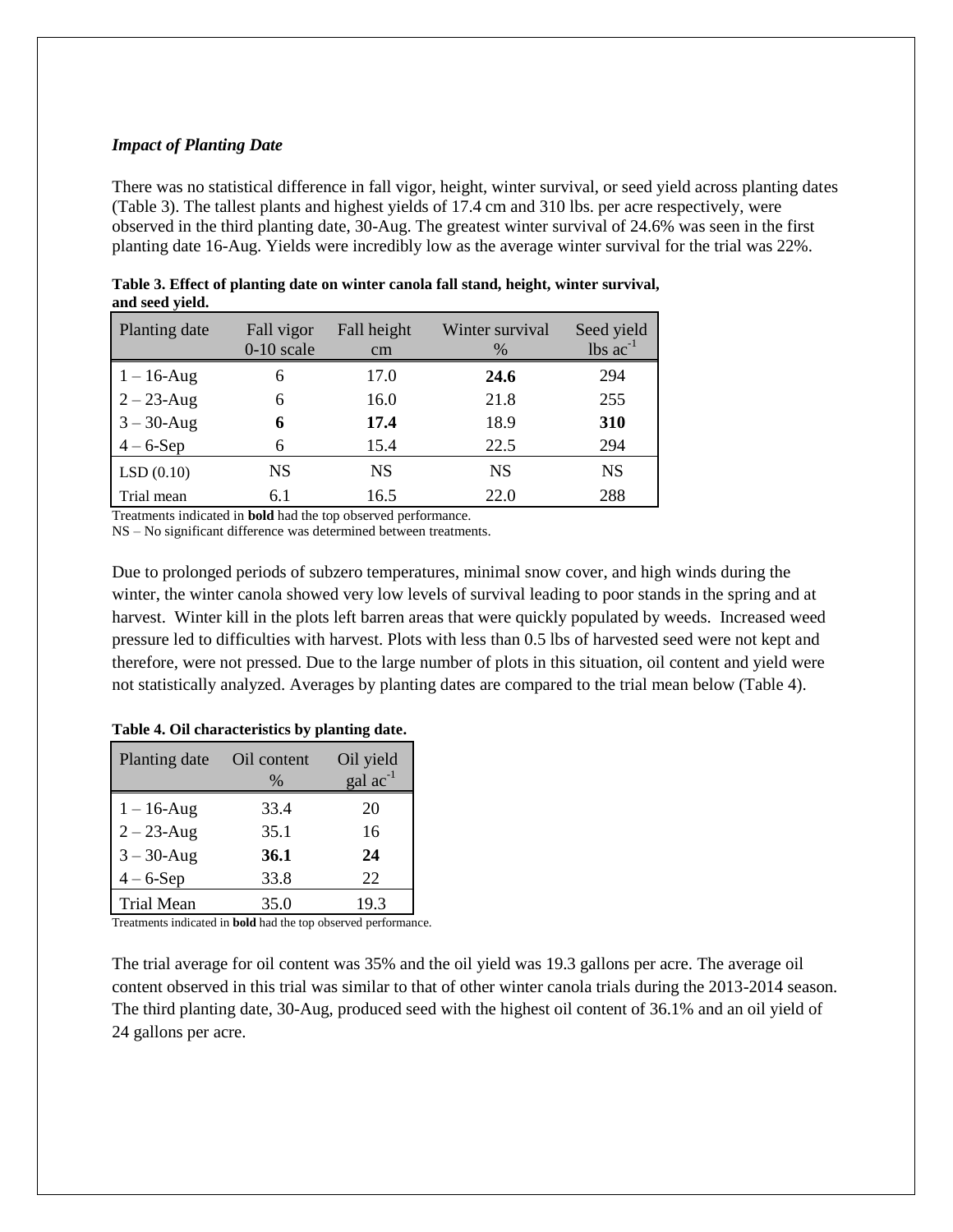#### *Impact of Seeding Rate*

The effect of seeding rate did not significantly impact fall vigor, winter survival, or seed yield (Table 5). The average winter survival across seeding rates was 22.0%. Overall yields were very low due to low overwintering populations. Fall height was the only parameter that statistically differed across seeding rates. The tallest plants, which were 18.4 cm, were observed in the 8 lbs per acre seeding rate although this did not differ significantly from the 12 lbs per acre seeding rate.

| Seeding rate  | Fall vigor   | Fall height | Winter survival | Seed yield    |
|---------------|--------------|-------------|-----------------|---------------|
| lbs $ac^{-1}$ | $0-10$ scale | $\rm cm$    | $\%$            | lbs $ac^{-1}$ |
|               | h            | 14.2        | 17.8            | 211           |
|               | 6            | 18.4*       | 25.3            | 288           |
| 12            | 6            | 16.8*       | 22.7            | 366           |
| LSD(0.10)     | NS           | 4.13        | <b>NS</b>       | NS            |
| Trial mean    | 6.1          | 16.5        | 22.0            | 288           |

**Table 5. Effect of variety on winter canola plant stand characteristics and seed yield.**

Treatments indicated in **bold** had the top observed performance.

NS – No significant difference was determined between treatments.

\* Treatments indicated with an asterisk did not perform significantly lower than the top-performing treatment in a particular column.

Due to prolonged periods of subzero temperatures, minimal snow cover, and high winds during the winter, the winter canola showed very low levels of survival leading to low stands in the spring and at harvest. Plots with less than 0.5 lbs. of harvested seed were not kept and therefore were not pressed. Due to the large number of plots in this situation, oil content and yield were not statistically analyzed. Averages by seeding rates are compared to the trial mean below (Table 6).

**Table 6. Effect of variety on winter canola seed weight and oil yield.**

| Seeding rate      | Oil content | Oil yield |
|-------------------|-------------|-----------|
| $lbs$ $ac^{-1}$   | $\%$        | gal ac-1  |
|                   | 33.4        | 20        |
| 8                 | 35.1        | 16        |
| 12                | <b>36.1</b> | 24        |
| <b>Trial Mean</b> | 35.0        | 19.3      |

Treatments indicated in **bold** had the top observed performance.

The trial average for oil content was 35% and the oil yield was 19.3 gallons per acre. The average oil content observed in this trial was similar to that of other winter canola trials during the 2013-2014 season. The highest oil content of 36.1% and oil yield of 24 gallons per acre were observed in the 12 lbs per acre seeding rate.